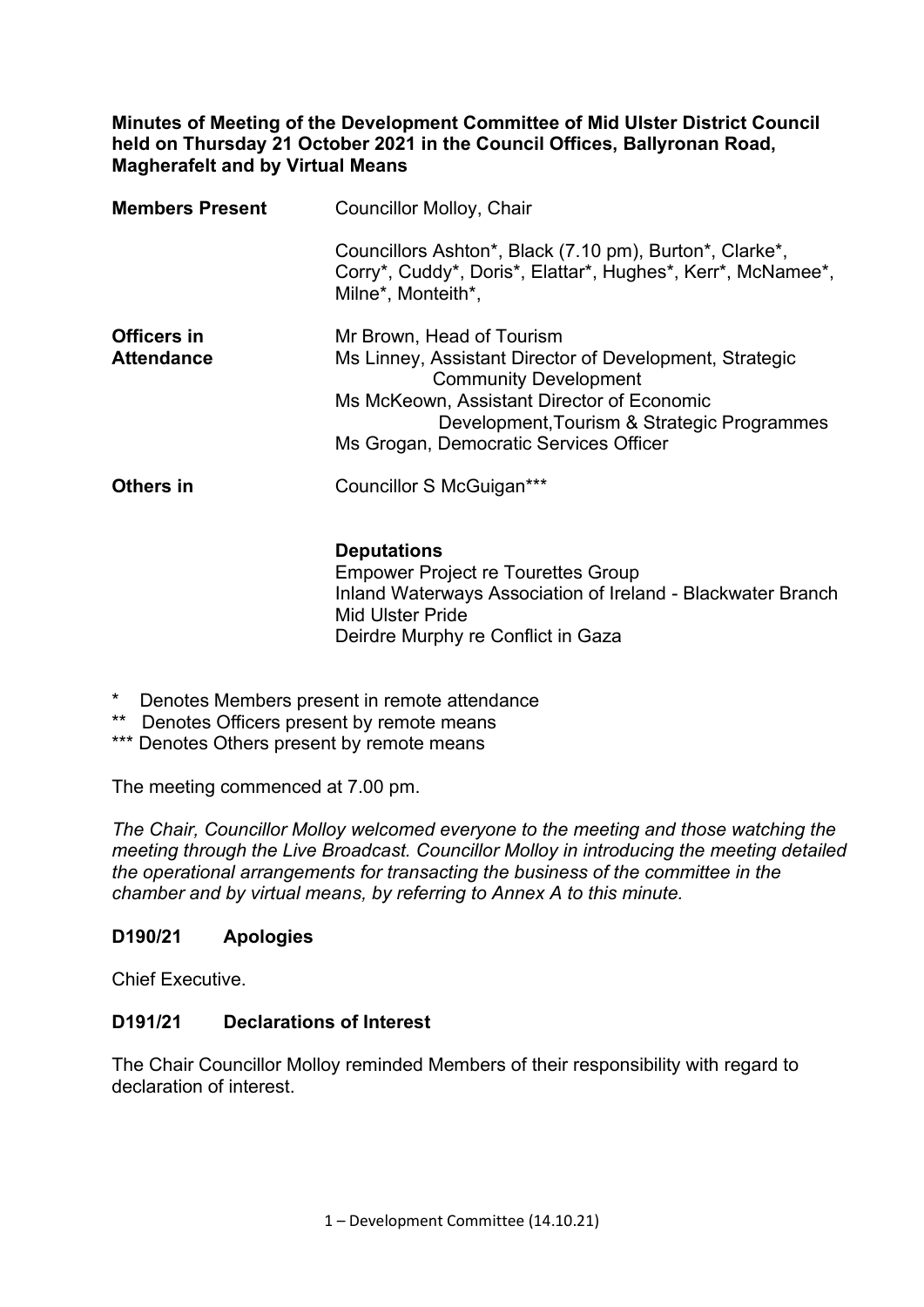### **D192/21 Chair's Business**

The Chair advised that questions would be taken after each completed presentation.

The Chair advised that Councillor Kerr wished to raise an issue under Chair's Business and invited him to address the committee.

Councillor Kerr thanked the Chair and members for allowing him the opportunity to raise this important matter tonight.

He referred to the survey which was being carried out by both the Secondary Students Union and the Parent Engagement Group on the affordability of school uniforms. Both organisations were seeking school students' views on uniform costs amid huge concerns on high prices and branded PE kits.

He advised that research carried out by the Parent Engagement Group found that the average price spent on post primary school uniforms was £378 and £173 on primary school levels, with one Grammar school in the north's PE kit costing up to £259. This is a huge amount and very difficult for working class families and whilst grants were available in some cases this only covered a fraction of the cost. Over this last number of years school uniform prices had dramatically increased but the impact on students and families has been hugely ignored.

With the recent School Uniform Exchange Programme carried out by the Volunteers of the Coalisland Community Foodbank and Dungannon Youth Resource Centre which was a helping hand for hundreds of local families.

Proposed by Councillor Kerr

That the Council write to all Primary and Secondary Schools within our Council area to make them aware of this survey and encourage their students to participate and to invite the Secondary Students Union and Parents Engagement Group into a future committee meeting to educate Council more on the School Uniform campaign and other pressing issues.

#### Seconded by Councillor Corry

Councillor Corry said that she was happy to second Councillor Kerr's proposal as she was aware of the Students Union currently carrying out a campaign on it which was a very worthwhile campaign. She agreed that the rising cost of school uniforms was a huge struggle for families to take on and the whole branding of PE kits and socks etc. was very expensive. She referred to the discussion around gender neutral uniforms where people would have a choice and very important for Council to carry this work forward.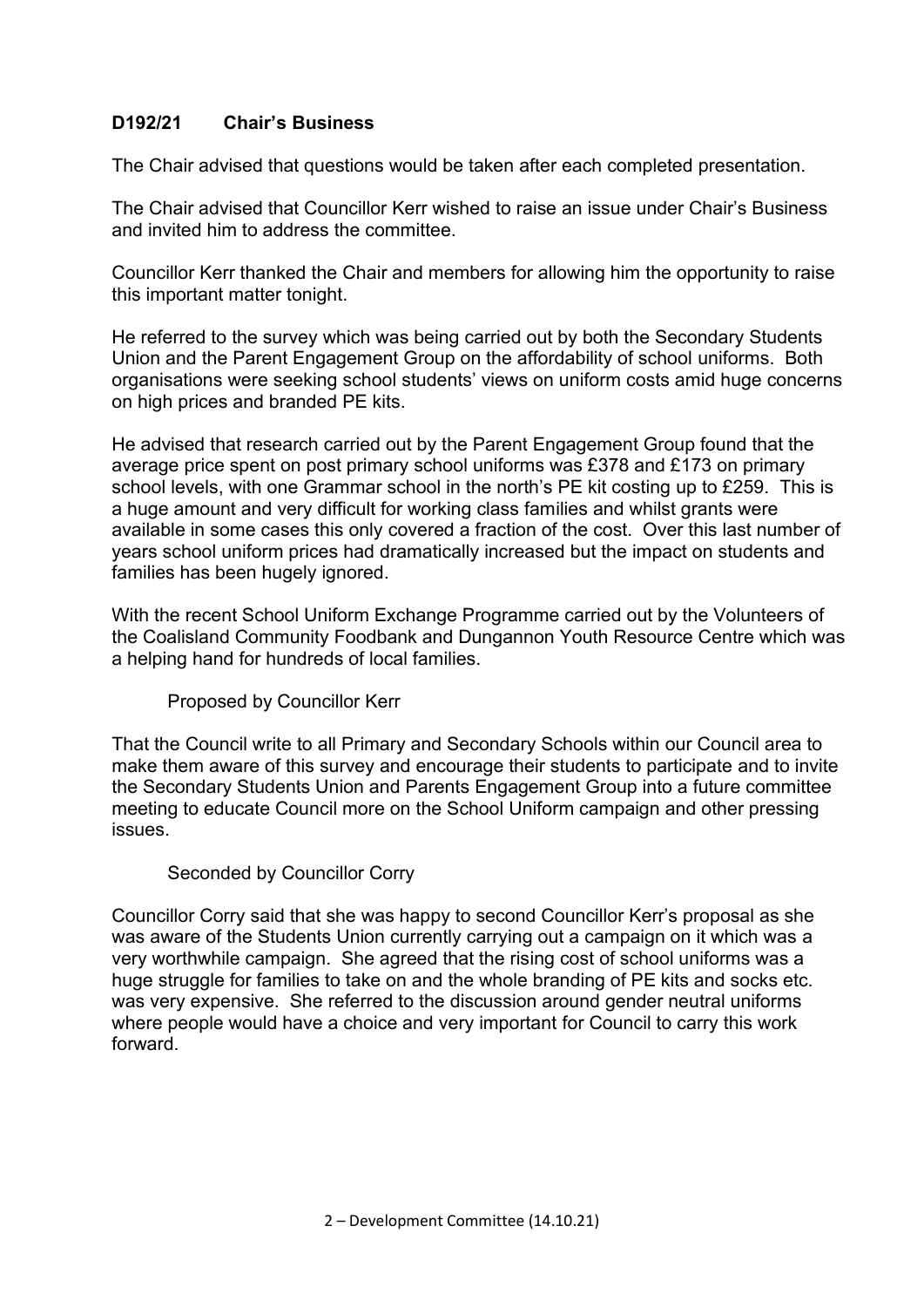#### **Resolved** That it be recommended to Council to:

- 1) Write to all Primary and Secondary Schools within our Council area to make them aware of this survey and encourage their students to participate.
- 2) Invite the Secondary Students Union and Parents Engagement Group into a future committee meeting to educate Council more on the School Uniform campaign and other pressing issues.

The Assistant Director of Development, Strategic Community Development advised that she would take this matter on board.

### **D193/21 Empower Project re Tourette's Group**

The Chair welcomed to the committee Ms Josie McGuckin from Empower Project and Ms Louise and Deaglan McCallion re Tourette's Group (appendix 1).

Ms McGuckin advised that the Empower Project was a community project funded by The National Lottery Community Fund NI. The Empower Project is led by a community organisation called DADS (Dyslexia, Autism, Dyspraxia Support) which has been operating for over 20 years and was originally set up as a self-help group for parents who have children with learning difficulties.

### *Councillor Black entered the meeting at 7.10 pm.*

She advised that the Empower Project had recently been supporting a local family whose child was being monitored for ASD. His parents became concerned about his involuntary body and vocal tics as these behaviours were causing problems for the child both at school, at home and in all social situations. The Empower Project began to suspect Tourette Syndrome and they tried to get statistical evidence about this condition in Northern Ireland. It was discovered that no statistics were actually available so it was felt that there was little/no support for these children with Tourette's. A call was made on social media to find out if there were many families locally with children who had Tourette's and to everyone's amazement, 10 families contacted the Empower Project. Tourette Syndrome is a neurodevelopmental (brain condition) which can be lifelong or children can grow out of it. Tourette's is not rare as many as 1 in 100 individuals show signs of Tourette Syndrome, most of them remain undiagnosed, misdiagnosed, and/or misunderstood. Tourette's is genetic and affects males more than females with no cure and no medical test that can tell you if you have it. These children are referred to CAMHS for intervention and are often prescribed drugs to help the condition. Tourette Syndrome begins in childhood between the ages of 2-18, with the average age of onset is between the ages of 6-8. Most people associate Tourette's with verbal or physical Tics and found that:

- Criteria for Diagnosis
- Diagnosing Tourette Syndrome is a long and difficult process
- There are few experts in this field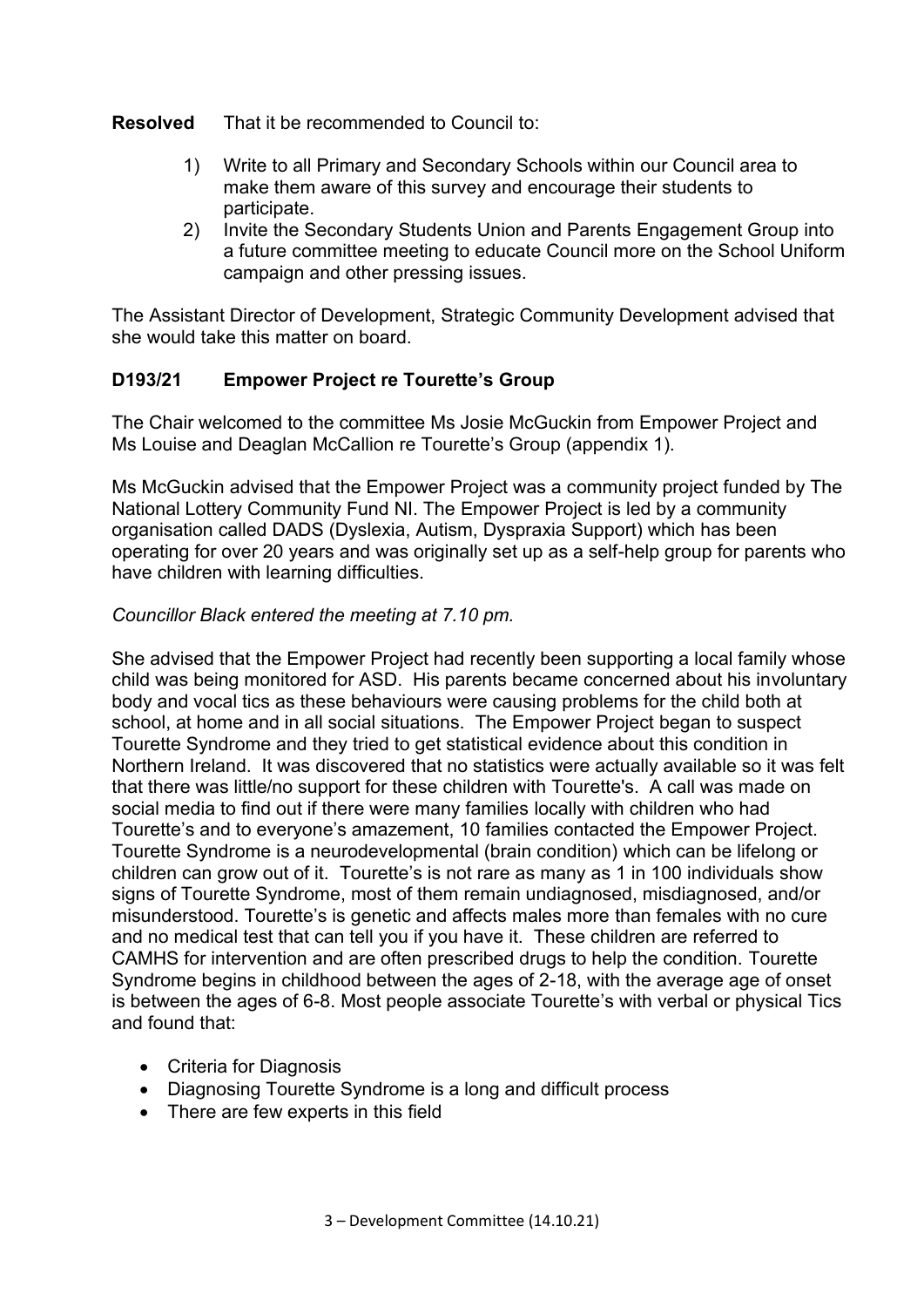Environmental factors that may impact Tourette Symptoms:

Stress **Anxiety** Fatigue **Excitement** Holidays **Illness** Hunger Life & School Transitions Ms McGuckin advised that Deaglan and his mother Louise would like to speak to committee to outline his experience of Tourette's Syndrome.

Deaglan thanked the committee for allowing him to opportunity to tell his story and his personal experiences of dealing with Tourette's Syndrome on a daily basis. He updated the committee on his daily challenges and said that he had one short and simple point to make "Be Kind".

Mrs McCallion said that her family would like to see more awareness and more understanding for what her son went through on a daily basis. She said that they were lucky that people were there to help like Empowerment Group and Councillor Milne who had done so much for them as a family. She said that doing normal family things like going shopping and other things makes it so much harder for them when staff members were pointing fingers, laughing, sniggering and being refused from cinemas and many other places and stressed that Deaglan had a human right to be a child too. She said that her family would really appreciate help and support with getting awareness in the public domain of Tourettes. She commended the support from Ms McGuckin and her team at Empower which they done for her family alone, which has been a lifeline for them as there was nowhere else they could turn to as there was nothing there for Tourettes Syndrome and pleaded for help for her family.

The Chair thanked Deaglan and his mother for their comments and said that he knew from their presentation that everyone which was online tonight wouldn't have been emotionally affected by this and have empathy for the family and thanked them for bringing this to members attention. He said that awareness and education will bring down barriers and was amazed at some of the statistics that 1 in 100 develop some kind of symptom and advised that a few members wished to come in and make some comments/questions.

Councillor Milne said that he was pleased to see the McCallion family again and stated that this situation was really well explained by them tonight and an excellent presentation as this was the reality of life for Deaglan and his family. He said that for 10 years this family hasn't had a break as there was no respite or nothing else and all built in around family. He referred to this Council which was very caring, supportive and recognised all the needs of people and asked that Council Officials make contact with Ms McGuckin and the McCallion family to see what they could do to further support to raise awareness from the Council and do whatever we can do to further look out. He stated that on behalf of his own party he had brought the matter to the attention of Stormont and they were currently researching and prepare statistics and said that a meeting with Ms McGuckin and the McCallion family would be coming to the fore very soon. He concluded by saying that this presentation was excellent and very heartfelt and thanked them all for coming into tonight.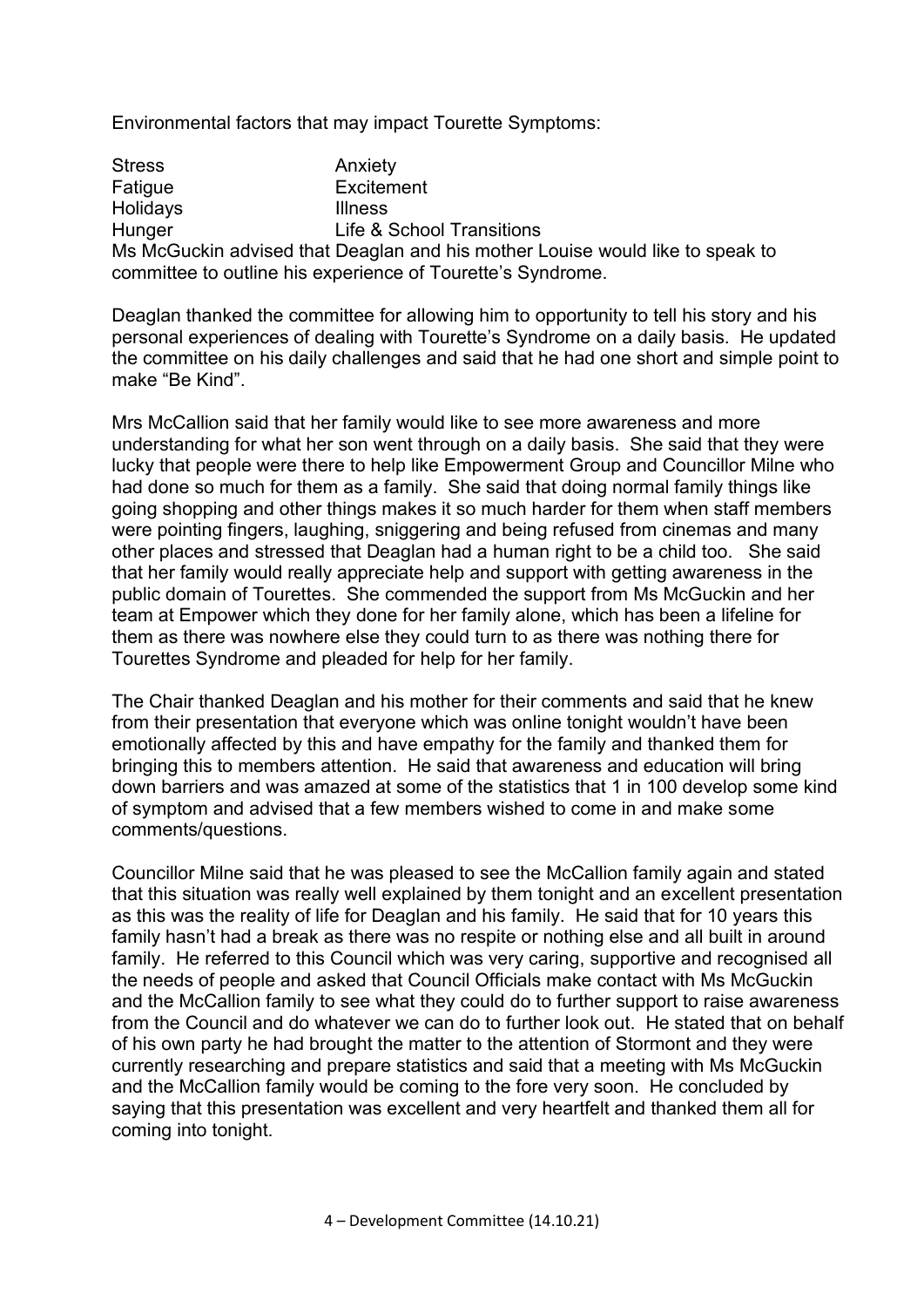Councillor Elattar thanked Ms McGuckin for the presentation and also Deaglan and his parents for their contribution including the videos and said that there definitely needed to be a lot more awareness of Tourettes Syndrome and stated what stuck in her mind the most from this evenings presentation was Deaglan's words "Be Kind" and this should be a message which should be taken away for everyone in every aspect of life. He felt that the Council and other organisations within the local community could do with having awareness raised and an education event and thanked Deaglan for his input tonight.

Councillor Monteith shared previous members sentiments and thanked Ms McGuckin, Deaglan and his family for an excellent presentation and commended Councillor Milne on his work so far in bringing this forward to the Council as some good work was going on. He said that it was an area he would have some knowledge off but not an awful lot and thanked Deaglan's parents for allowing members to see the closed videos which were made public, but felt it was important that the videos were shared to raise awareness. He felt that it was important to have Deaglan and others like him to educate and teach the Council and staff about raising awareness about the difficulties which they face and felt it may be an encompassing thing which may be worked upon as months go on especially when he heard Deaglan's mother saying that they weren't allowed into the cinema and shops amongst other things. He advised that the Council would have provided funding over the years for retail staff and felt it may be worth investigating about building this into the staff training and also building into our Economic Development funding about Tourette friendly shops and Tourette friendly staff and across our different venues and definitely thinks that this was something that could be taken forward. He felt it was important to get the bit between the teeth and take forward in conjunction with Deaglan's family and indeed the many other families out there. He commended the presentation and well done to Ms McGuckin, Deaglan and his family for all the work which was already going on and something that the Council could really take a grasp of.

Ms McGuckin thanked Councillor Monteith and said that they welcomed his comments.

Councillor Corry thanked Ms Guckin, Deaglan and his parents for the fantastic presentation and concurred with previous comments. She said what has come out of this tonight was awareness and education from what Deaglan had said on the video about when it was explained to his class about his condition their understanding and acceptance went a long way. He said if there was anything the Council could do amongst staff and leisure centres and putting the programme out further for awareness regarding cinemas and retail sectors etc. then we should try our best to accommodate that.

Ms McGuckin advised that the Empower Project can also provide training to staff and to any other members which need it.

The Chair thanked Ms McGuckin, Deaglan and his parents for coming along tonight and providing the presentation to make members aware of this condition and empowering the Council to possibly do something about it. He asked that Ms McGuckin and Council Officials to make contact to see what Council could do in the future to help out. He thanked the star of the show Deaglan for coming along and letting members know the difficulties he endured on a daily basis.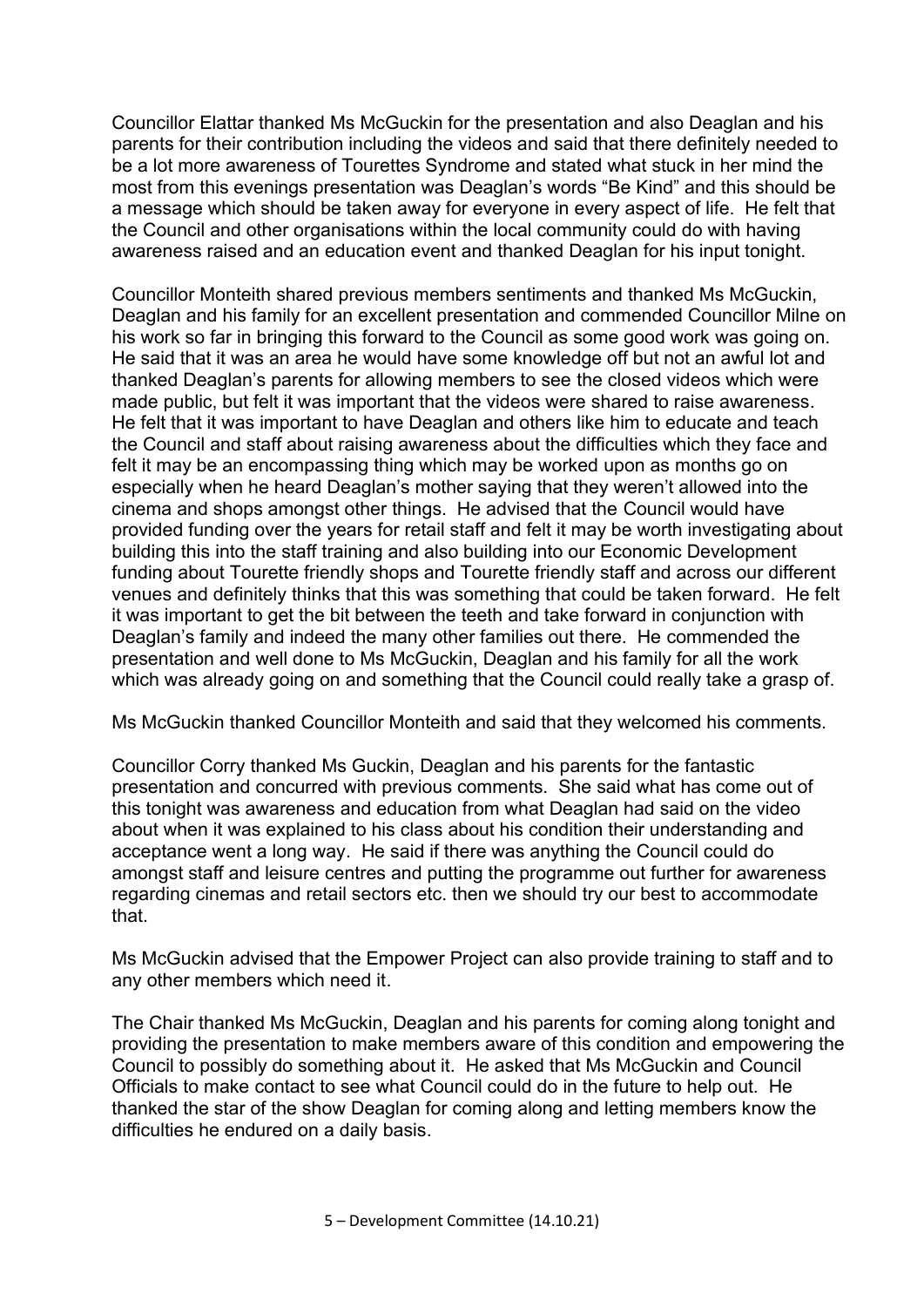Deaglan said that he found the whole experience tonight amazing as everyone on the zoom call was just so kind.

The group withdrew from the meeting at 7.30 pm.

# **D194/21 Inland Waterways Association of Ireland - Blackwater Branch**

The Chair advised that no representation was in attendance tonight from Inland Waterways Association of Ireland - Blackwater Branch.

# **D195/21 Mid Ulster Pride**

The Chair welcomed to the committee Ms Molly Farrell and Mr Joshua Cuddy from Mid Ulster Pride and invited them to make her presentation (appendix 2).

Ms Farrell advised that statistics provided in 2019 by Queen's University Centre for Children's Rights and Common Youth found that 60% of students who received the RSE was not useful. 73% said that they rarely or never received the RSE and even more shockingly 1 in 5 male teenagers do not think consent is required for sex.

She said that Mid Ulster Pride represented Celebration, Loving and Belonging.

She highlighted their short term and long terms goals:

Short term goals were: Training from the Rainbow Project, HEReNI and other charities; Bring that training into the community; Work with businesses or the Council in creating an LGPTQ+ Safe Space.

Long term goals were: Bring the training into schools; Establishing a Safe Space Class within schools of Mid Ulster; Working with parents to improve their knowledge.

The Chair thanked Ms Farrell for her impressive presentation and was inspiring to hear what the group were doing and how she was affected herself growing up and her development as a person.

Councillor Corry thanked Molly and Josh for their presentation. She advised that she had met Molly at Mid Ulster Pride a few times and felt it was heart-breaking that people have to leave their own homes and move to another country to be who they are and felt that this needed to change as everyone needed to be treated with equality and respect and be who there are in the place in which they live in and where they were from. She said that she was looking forward to the Coffee Morning on Saturday and said that when you were at a Pride Event it was great to see so many people together happy, the music and the buzz and stated that the group were doing brilliant and was looking forward to the events next year and wished them every success. She said that it was important that Council do everything they possibly could to support the group.

Councillor Kerr thanked Molly and Josh for their presentation and advised that he had recently attended their fundraiser in Coalisland. He referred to their annual Pride event in Cookstown and said that it was unfortunate that he couldn't stay longer due to other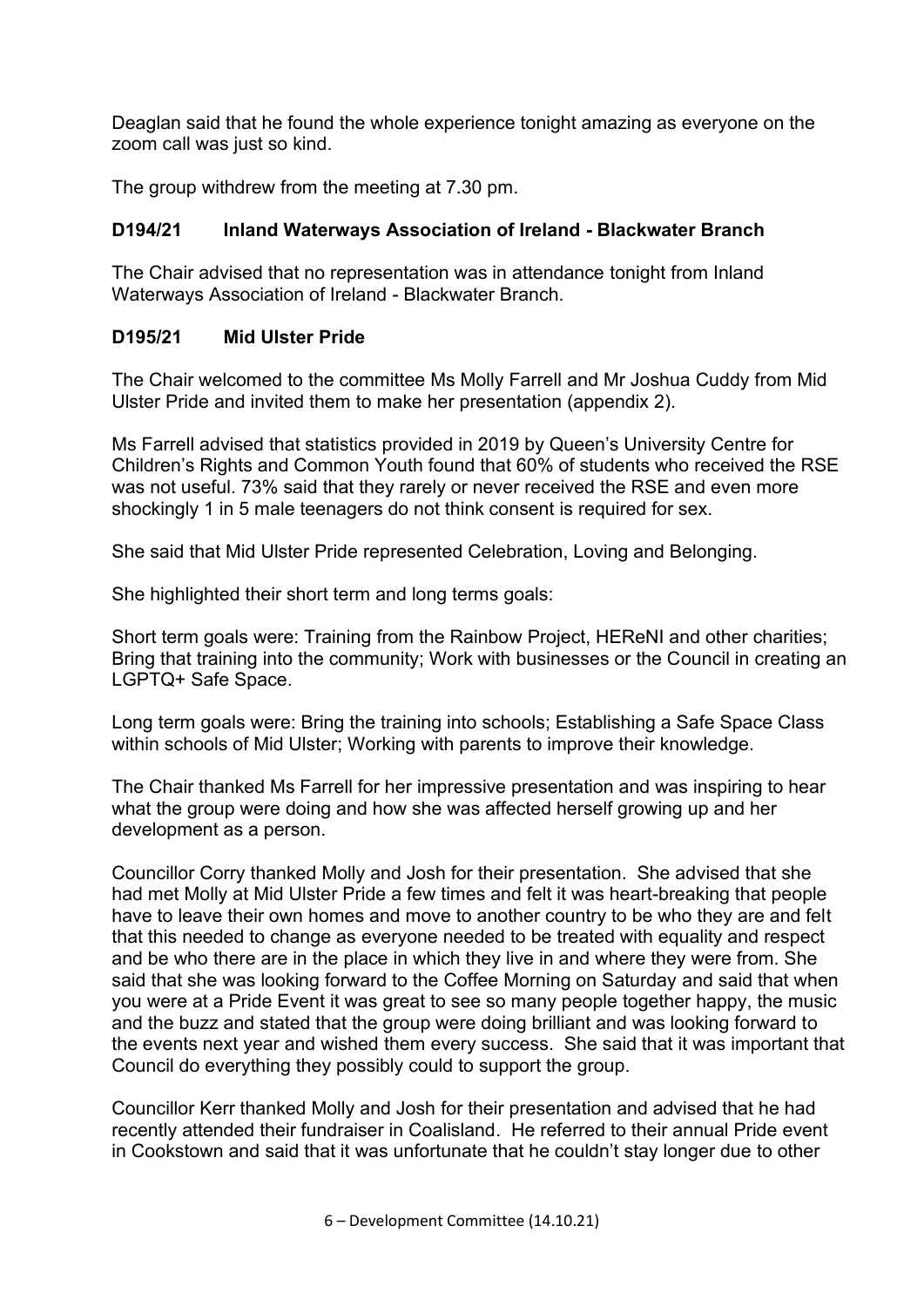commitments, but wished them every success going forward and looked forward to attending future events. He said that he was very sorry to hear that Molly had to leave home due to her sexual orientation, it's the 21<sup>st</sup> century and people needed to realise that discrimination like this was no longer acceptable as everyone was equal and love is love. He referred to comment regarding the education system and sexual consent and said that he wholeheartedly agreed with her and believed that the education system needed an overhaul as sexual consent needed to be taught in schools and also acceptance from the LGPTQ+ community. He said that there was a great focus after the devastating murder of Sarah Everard regarding sexual consent and misogyny towards women and totally agreed but said that these were conversations for another time. He thanked the group for their presentation and hoped going forward that the Council could be a progressive organisation helping the group out.

Councillor Hughes echoed her fellow colleagues comments and thanked Molly and Josh for attending the meeting tonight to update the committee. She said that on behalf of herself and SDLP colleagues they would like to do anything they could to help the group out and was a great honour to walk with Mid Ulster Pride in Cookstown in September and looked forward to the next event.

Councillor Burton thanked Molly and Josh for coming along tonight and welcomed them to the committee tonight. She advised that she wished to come across humbly and respectfully but also wanted to say about her understanding. She said that she knew that the group were seeking to have respect for their community and for their beliefs and she asked for the same as someone who believes the Bible and would put a lot of faith on what the Bible tells us about what's best for our lives and believed that it had the ultimate wisdom, guidance and truth for all our lives. She said that she would like to say that where we all wish to seek dignity and respect, she would also want to have that for people who were different from the beliefs of others with different opinions and not the popular choice in today's society which has already been said in the meeting to hold fast to what was Biblical teaching. She said that she really believed that where your life was concerned, she really enjoyed having her faith, praying and reading her Bible and really believed that the living word of God which can really change lives and from that prospective, she also believed that God created man and woman and that was the first marriage between Adam and Eve and really believed that this was like a prototype of how marriage was set up in the Lord's eyes. She felt that the Bible was a really good teaching point to come from and said that she believed that the Vatican held the same views and certainly defended the freedom of personal rights and said that the group had their beliefs and she had hers and whilst she wished to be respectful, thoughtful and really say this passionately with conviction but also with empathy as she wouldn't want to come across as someone who was harsh. She believed that too much of the past was around religion and that religion was man's attempt to reach God, but felt that Jesus and his love was God's way to reach man and thanked the committee for listening to her.

Councillor Monteith welcomed Molly and Josh to the Development Committee and commended them for their presentation which was very well spoken and a daunting process which took a lot of courage. He said that it was great to hear the experiences the group has had but also distressing to hear some of the other experiences which had been expressed very eloquently and was saddened to hear that Molly felt the need to leave her home because of who she was, but thankfully she was back now and hoped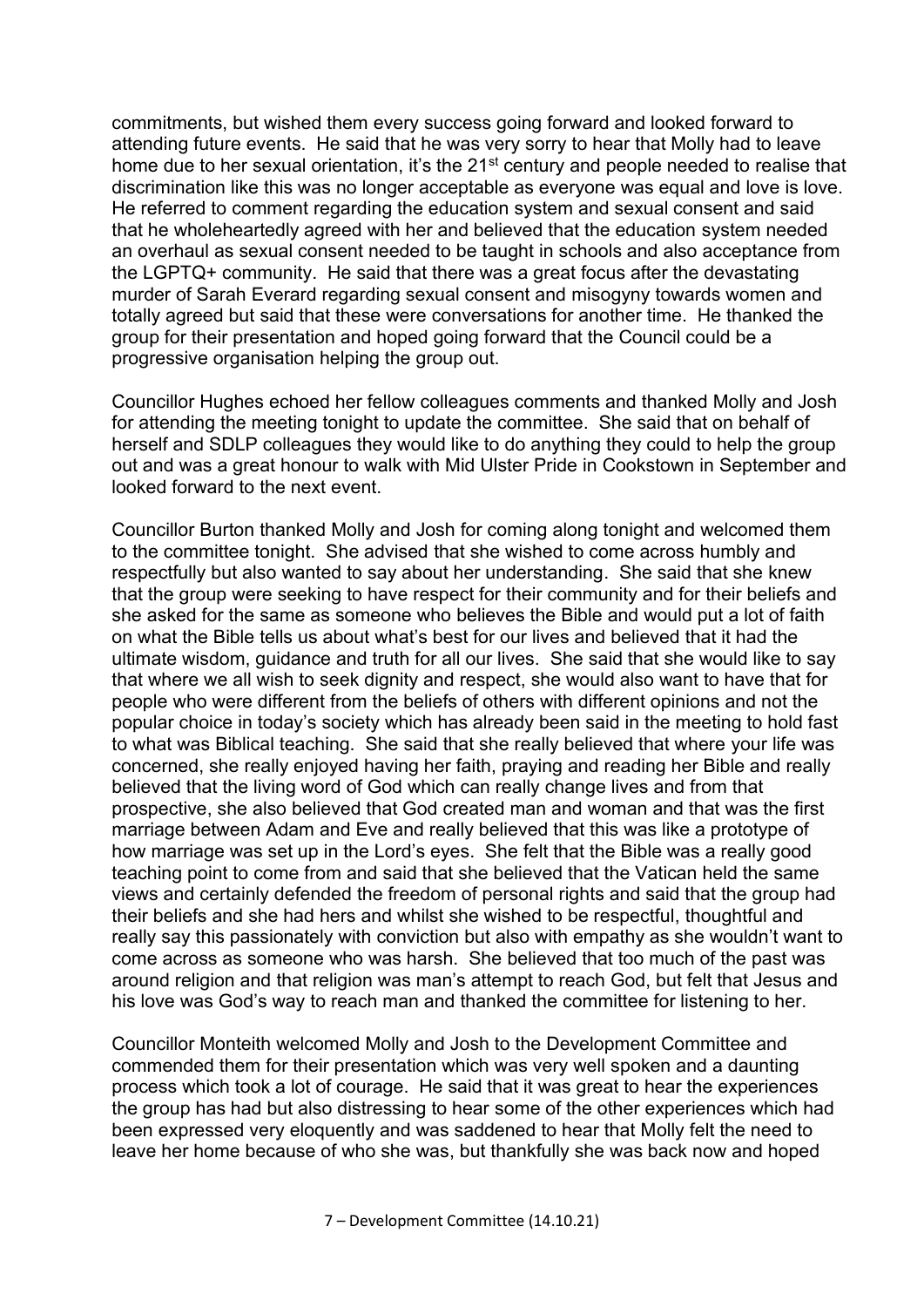that she felt a little bit more comfortable and hoped that events which were being run help towards that. He advised that when he spoke to Josh on the day of Pride he was very complimentary of the Council Officers already about working closely with them which he was glad about and hoped that this may continue in the future. He referred to the previous presentation from the Tourettes Group and said that this also needed to be a process rather than a one-off as relationships needed to be built on compassion and working together to get the message. He referred to the presentations here tonight and summed up the words described by Deaglan earlier which epitomised as "Be Kind" and felt this was very appropriate to the experiences of what the group was going through. He said it was fair play to the group which has been a beacon as he was aware of a number of people within the group's community locally which did not feel in a position at this stage to attend Mid Ulster Pride events as he had been talking to a few of them in the run up to the event but were appreciative that these were taking place. He said that these people hoped that possibly next year may be the year for them and said that it was a great thing that they were doing and wished the group all the best.

Councillor Elattar wished to thank Molly and Josh for coming along to the committee meeting tonight to make their presentation. She said that like the other speakers, she found it very sad that young people including Molly had to move away for their local community because they cannot be who they are within their own local areas. She commended to group on the work they were doing and hoped to attend the next event organised by Mid Ulster Pride and was unfortunate she was unable to attend this year. She enquired where the group's events were advertised.

Ms Farrell advised that events were advertised on Facebook and Instagram. She said that the group were slowly getting the hang of Twitter and hoped to start looking at formulating a newsletter to provide updates as often as possible.

Mr Cuddy also added that Mid Ulster Pride had a website – *midulsterpride.com* – which was up and running but not fully populated with events yet but was a good place to go to get all the relevant information.

Councillor Cuddy congratulated the group on their fantastic presentation and said that they were young people coming through this part of the outside world and was aware that they were following their passion and wished them well. He said if Mid Ulster Council could help them in any way then they would.

Mr Cuddy thanked Molly for providing the presentation and let the committee know how pleased the group were to have had great help from Mid Ulster Council, especially from Good Relations Department who were very good to them and hoped that this could continue going forward. He reiterated with what Molly had said about the group providing training and hoped that this would be a bit better sorted for the group also. He commended Councillor Burton and said that it was a hard thing for her to say and did it very well with a lot of eloquence and everyone at Mid Ulster Pride respect everybody's views and encourage people to go even when there was protests, everyone was entitled to their views and entitlement to be existence and hoped that a favourable arrangement can be reached without stepping on each other's toes. He advised that the group was founded by a member of the Church of Ireland Andrew Rawding and he thought the message that Jesus left us was *"do unto others as you would have them do unto you"*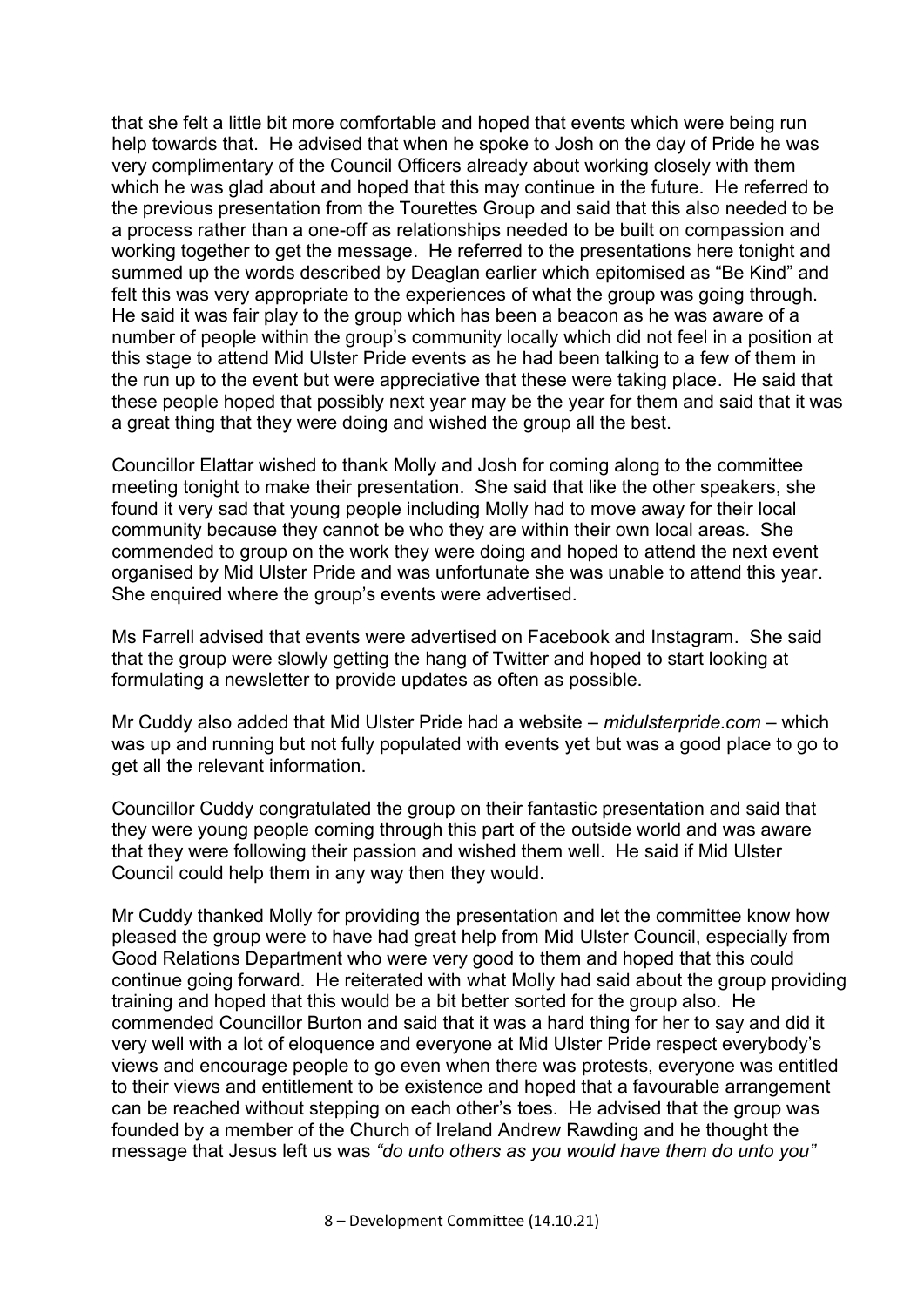which was a message of love and acceptance and that was one of the group's guiding principles were; belonging, love and celebration. He said that everyone was entitled to their views and everyone at Mid Ulster Pride had great respect for that and had a broad diverse range of people with religious views on their committee and can be a very divisive issue, religion and LGPTQ+ matters, and this was left for people to make up their own minds. The group just wants to make the world a bit safer and habitable for people who were living this life as it was not a choice that the person gets to make and a hand which has been dealt, much in the same way as any other form in which life takes which there was no choice in and were just here to try and make it more easy and comfortable as possible for everyone.

Ms Farrell advised that she left this country when she was 19 to go and live in a foreign country that didn't speak English and that was the first country she felt safe and comfortable enough to hold a girl's hand as she walked down a street. She advised the committee that she was of a very strong faith which she had a deep love and compassion and she felt that through that love she was able to come back to this country and do what she was doing and not be as scared as she had been. She said at the start it was not easy to do Mid Ulster Pride and often a long night of wanting to hide due to shame and that burning desire for nobody to know you and thought to herself if this was how she was going to feel, then how do people feel who have not lived as she has and said that this was something she wanted the committee to think about. She said she wished to feel comfortable living in her country but still couldn't bring herself to hold a girl's hand, but would support anyone who wished to try and thanked the committee for listening to her and being so courteous.

The Chair thanked the group for their presentation and their words and hoped in time there would be a situation where a person can walk down a street with whoever they love in this country very soon and would fully support the group on that. He thanked the group for coming along tonight and wished them all the best for the future.

Representatives from Mid Ulster Pride left the meeting at 8 pm.

# **D196/21 Deirdre Murphy re Conflict in Gaza**

The Chair welcomed to the committee Ms Deirdre Murphy re Conflict in Gaza and invited her to make her presentation.

Ms Murphy advised that in 2015 she visited Palestine as part of a Trade Union delegation to witness the situation first-hand. The group met with a variety of people in Palestinian society from teachers and farmers to doctors, as well as members of the Bedouin community. She said what shocked her with all of these people was the lengths to which Israel goes to make their lives impossible i.e. stopping an ambulance and holding it up for hours, likewise holding doctors and nurses at some of the numerous checkpoints which you find around the Occupied Territory.

The farmer, for instance, had guns trained on him constantly while he was trying to grow his produce and at night the army would come in, wreck everything he had and pull up all his produce, but still he persevered.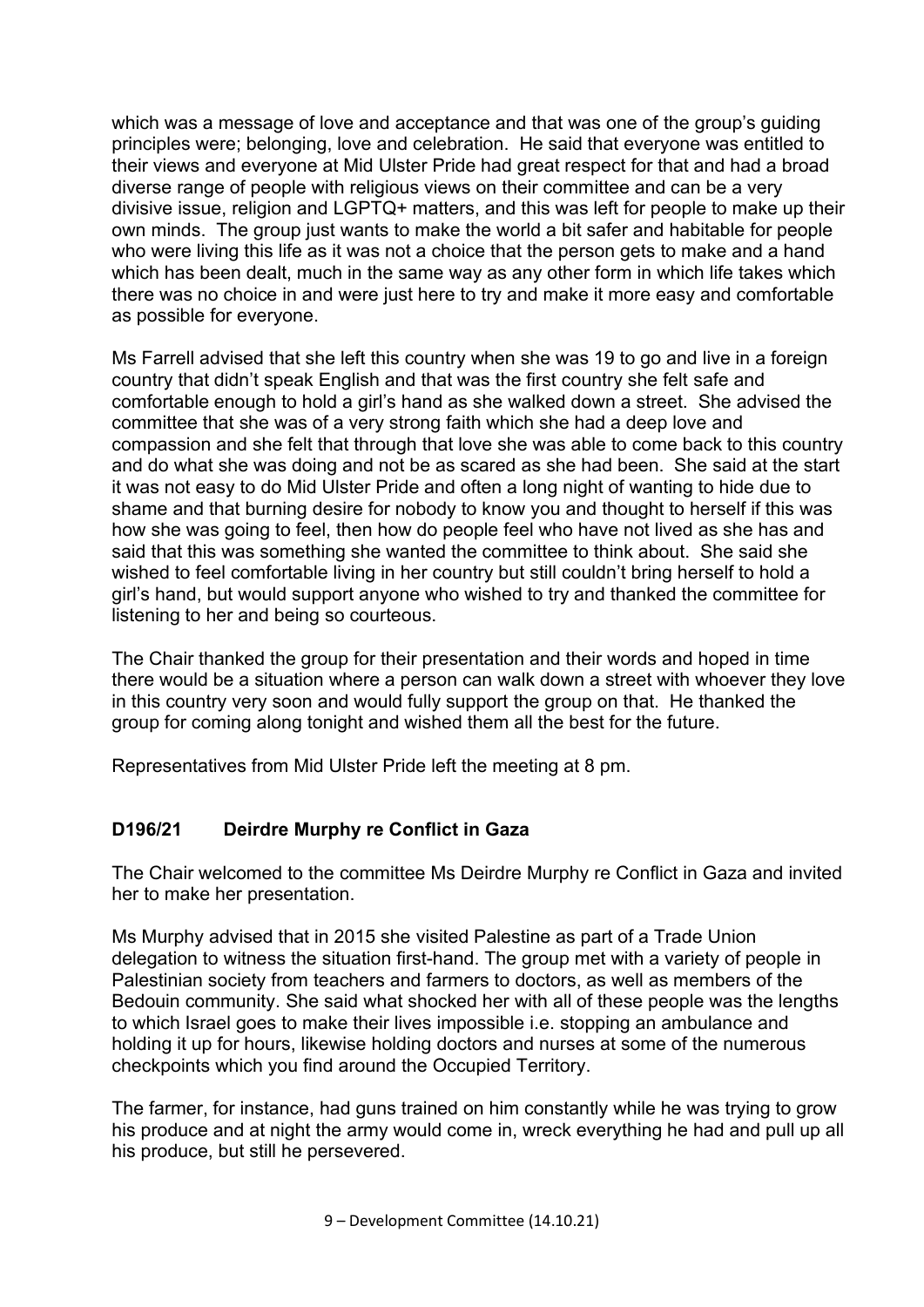One night her group went at 2am to a large area of wasteland where Palestinians queue for hours to enter what could only be described as cattle cages to enter Israel for menial badly paid jobs. This process, which involves them being fingerprinted, searched and delayed, can take up to three hours. Were it not for the arrogance of the Israelis in charge, from countries around the world, whose role is to make this experience as unpleasant as possible for the workers, this process would take just minutes. These workers barely see their children in the week.

That was one of the images that could never be forgotten. The other image was while visiting Hebron, a once vibrant Palestinian city, now a ghost city where it's impossible to see a Palestinian in its commercial centre as they are being ethnically cleansed from there. The Israeli Defence Force clear them from their homes and move the settlers in instead, thus ensuring the city's economy is destroyed.

She advised that during this visit, they encountered settlers who denied there had ever been a place called Palestine, their guide, a Palestinian university professor, was not allowed to escort them in certain parts of Hebron, although it has always been a Palestinian city. She said that her group had to be led by young Israeli guides, exmembers of the IDF, who had left the IDF as they refused to continue persecuting Palestinians. When they met back near the coach, the guide was frogmarched away by the IDF and had to take a taxi to meet them later. He had been walking a few metres on a road that Palestinians were not allowed to use and the image of that gentle man's face as he was dragged away will forever encapsulate Israel as an apartheid state in her mind.

She stated that the group also visited a reservoir that used to supply the Palestinians with their water and is now redirecting it to the many illegal settlements so they can have swimming pools and lush green grass. What was most shocking was to see that they had employed a Palestinian to oversee the reservoir knowing he could never avail of this water for himself and his people and this was the only way he could earn a living. Palestinians have to buy their own water back from the Israelis where it is stored on the roofs of their homes in tanks.

She referred to another memory while staying in Bethlehem the group asked a taxi driver if he could drive them to Jerusalem, a twenty-minute drive away, were it not for checkpoints, he said he was unable to do so and broke down as he told us why. Even though his wife had cancer he could not take her to hospital in Jerusalem as only men of over 65 could travel there, he had family in Jerusalem and could not visit the city, but our group which came from thousands of miles away could. The illegal settlers have their own apartheid roads connecting them directly to Jerusalem, while Palestinians travelling to work or to study or to visit family or hospital might take up to six hours to travel through the network of checkpoints.

Ms Murphy said that like everyone who visits the Occupied Territory and East Jerusalem (it is impossible to visit Gaza) she was traumatised by the inhumanity of the occupation and the casual cruelty of the way Palestinians were treated. This is something will stay with her forever and is impossible to forget. In Ramallah there is a mural that says, 'now you have seen, you are responsible.' That is true for everyone I know who has been to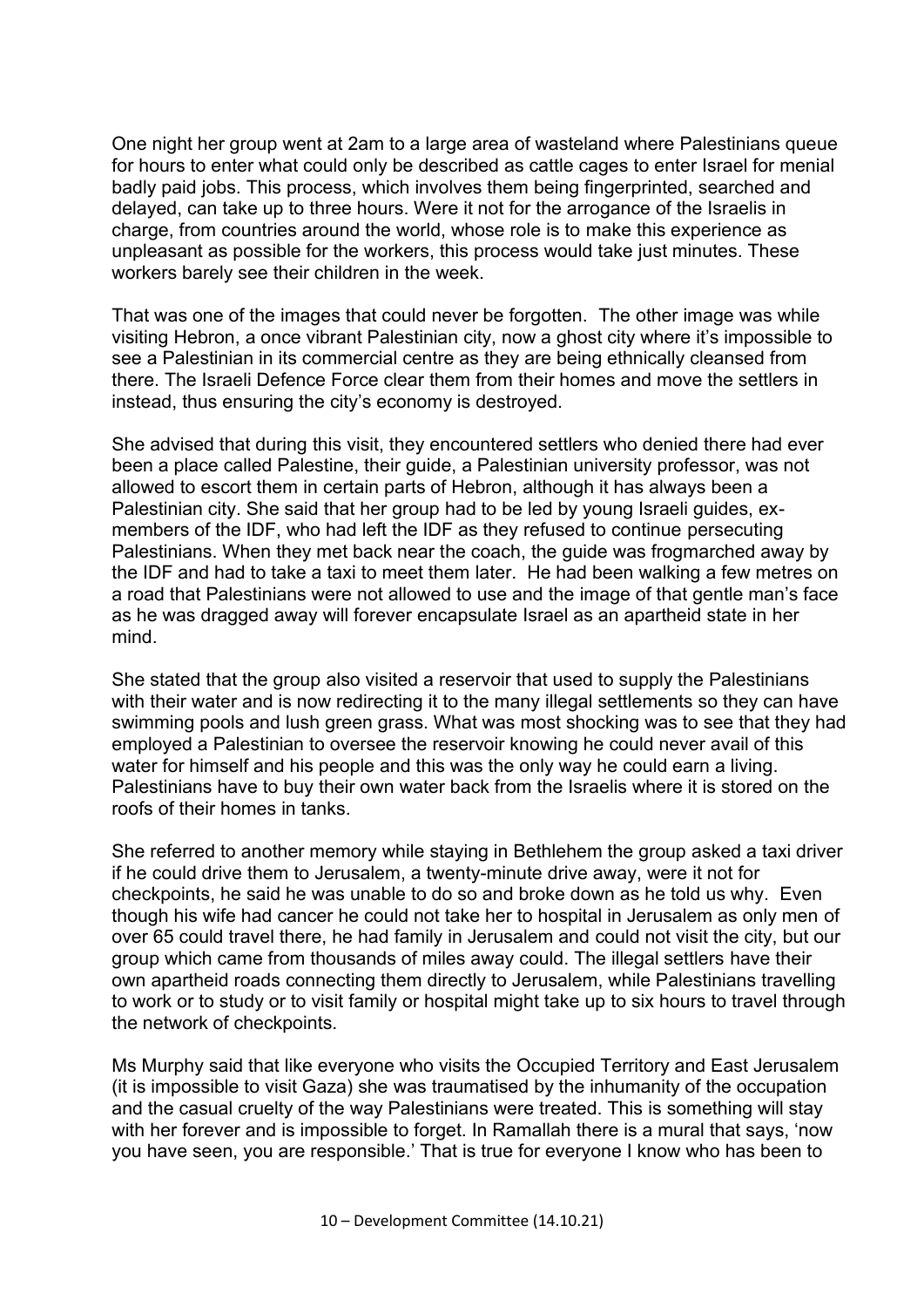Palestine, and there are many. When you return you feel an obligation to tell the truth of what you saw and would urge people to visit for yourselves and to tell that truth.

The Chair thanked Ms Murphy for her presentation and her personal experiences which made it all the more heart-rendering, especially when it was witnessed with her own two eyes. He said that this took us back to the previous presentation regarding humanity and people coming back here and nothing changes. He referred to people from all around the world observing this but this still continues to go on and have to ask yourself why nothing has changed.

Councillor Kerr thanked Ms Murphy for providing the committee with her very emotive account of her business to Palestine. He agreed with comment regarding the deliberate dehumanisation of the Palestinian people from the Arabs and the account Ms Murphy has portrayed does not be mentioned by the mainstream media and a one-set narrative where it was self defence against Palestinian militant groups but more to do with dehumanisation, it's supremacist, fascism and the exact same way a certain state treated other people in the 40's and just textbook tactics and nothing has changed.

He wished to thank Ms Murphy for carrying out her humanitarian work and for outlining her account and it may be the case that some Councillors saying that as a Council in the North of Ireland how could we help the Palestinian people, he said that this was done by challenging the mainstream narrative and educating people and letting people know about the horrific events and the living hell the Palestinian people endure on a daily basis. He said that in Gaza, missiles and fighter jets swooped overhead and was aware that previously Council had passed a motion supporting the BDS Movement as a corporate position and hoped that engagement could take place with Council Officers on how they maximise that motion and also to help Ms Murphy and other activists on the telling of the Palestinian peoples cause.

The Chair thanked Ms Murphy for coming along to the meeting tonight to provide her personal experience and said that awareness and education was key to make people aware of the situation on the ground and wished her and other activists the best of luck.

Ms Murphy advised that every single person could help the Palestinian people by just being human beings and said that this was not about religion but more to do with pure inhumanity and genocide of the Palestinian people. She said that everyone could help by reading all the Jewish/Israeli authors like Ilan Pappé, Abby Stein, Gideon Levy and Mikhal Dekel. If members wished to read about Palestine or to know more then she would encourage everyone to read a book by Miko Peled called 'The General's Son' which was a brilliant book and really easily read as this was about Miko's father who was a General in the Israeli army and this can also be listened to on YouTube or audio. She said that everyone can all help by boycotting Israeli produce and boycotting Hewlett Packard, Puma and McDonald's who were all huge contributors and all these companies were keeping the occupation and the absolute inhumanity towards these people who had done nothing other than being born and reared on their own land. She advised that noone was saying that Israel cannot occupy piece of the land as it was given to them by the British state, but when Israel was committing genocide in such a dreadful, blatant way and being supported by America with \$4 billion a year then this was the issue. She concluded by quoting the Reverend Bill Shaw from Belfast as she went to a talk that he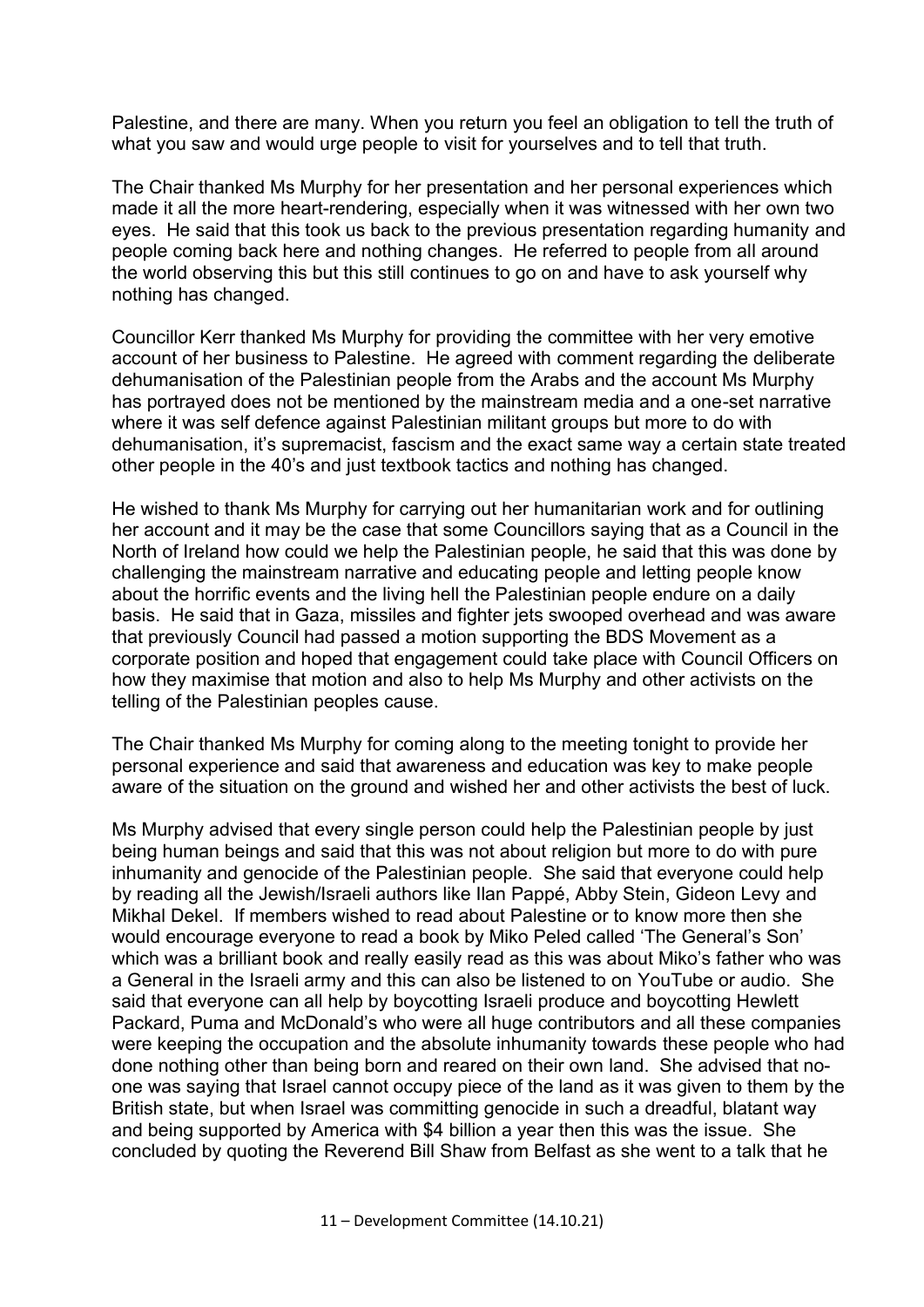done a few years ago after he went with a cross community delegation of people years previous to Palestine and he said *'I saw and it was my duty to come back and speak'.*

Ms Murphy thanked the committee for listening to her presentation and inviting her along tonight.

The Chair advised that this concluded the presentation for this evening and thanked everyone for their attendance this evening.

#### **D197/21 Duration of Meeting**

The meeting commenced at 7 pm and concluded at 8.22 pm.

Chair \_\_\_\_\_\_\_\_\_\_\_\_\_\_\_\_\_\_\_\_\_\_\_

Date \_\_\_\_\_\_\_\_\_\_\_\_\_\_\_\_\_\_\_\_\_\_\_